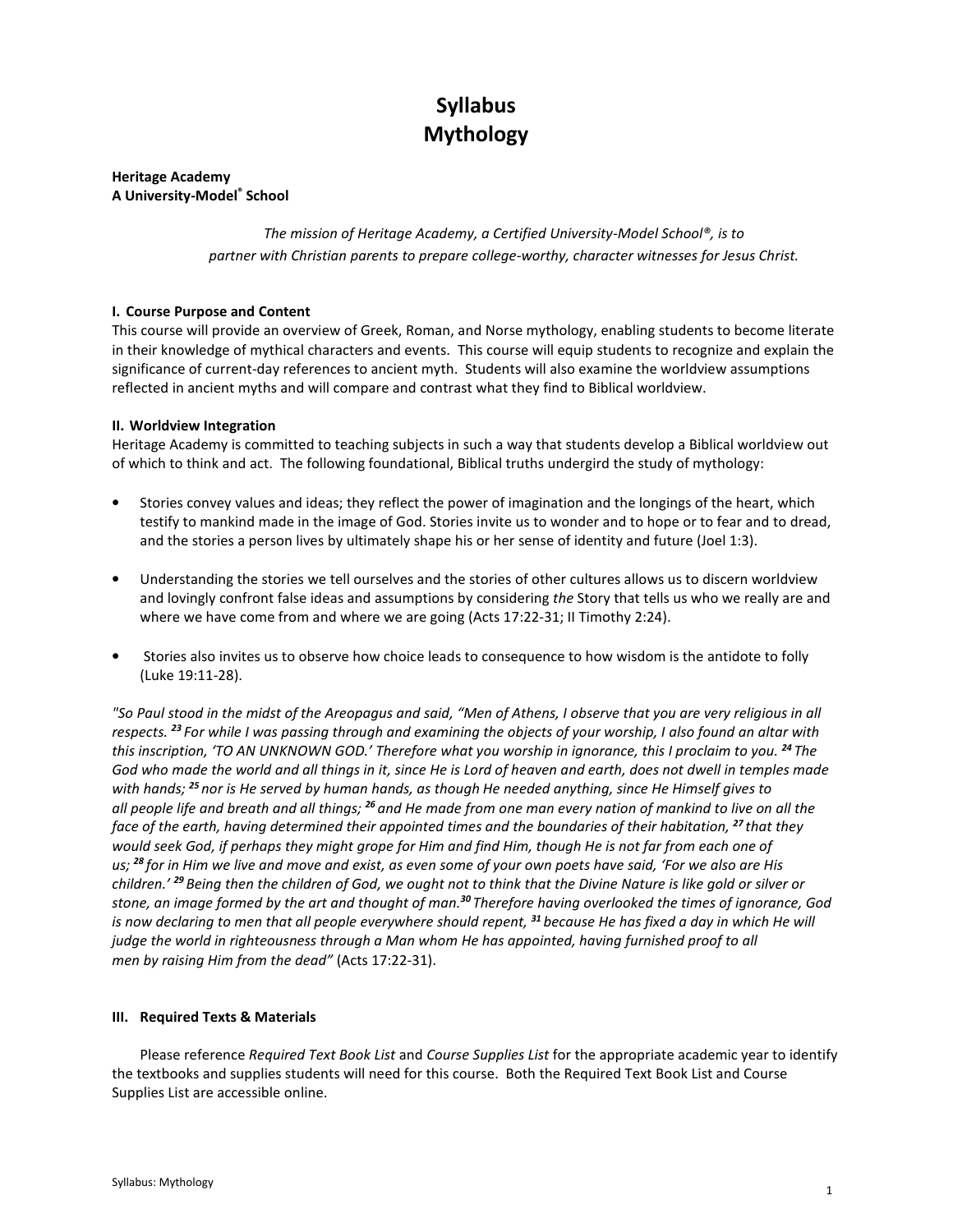## IV. Course Guidelines/Student Requirements

## A. Attendance

Attendance is imperative as concepts cannot be learned if a student is absent. Students are expected to attend class and contribute positively to the classroom environment.

Tardiness is disruptive to other class members. Please arrive on time and prepared. All absences and tardies are considered unexcused unless accompanied by a note from a parent or guardian. Please remember that three tardies generate one absence.

As communicated in Heritage Academy's Family Manual, a passing grade awarded at the end of the semester generally requires that a secondary student has attended at least forty-two class periods during the semester. Failure to meet this minimum attendance requirement may result in an F being awarded and recorded on the student's transcript.

# B. Absences and Late Work

In the case of planned absence(s), homework that is due during the student's absence must be completed and submitted to the instructor in advance.

When a student is unexpectedly and unavoidably absent due to ill health, past-due assignments must be submitted within two course periods after the student's return to school. When an unexpected absence must occur, please be sure to notify the school office and the instructor of the students' absence as quickly as possible, preferably before the involved class occurs. This contact may occur by phone or by email.

Late work that is submitted simply "late" will be graded and penalized with a ten percent grade reduction for each course period that it is late; homework will not be accepted more than three course periods (1 week) past its due date, unless previous arrangements between the teacher and the student's parent have been agreed to in light of peculiar circumstances that are occurring beyond the family's control.

## C. Student Conduct and Preparation for Learning

For the sake of promoting a safe and focused learning environment, the student is expected to do the following throughout the course of the semester:

- 1) Arrive on time to each class period with the appropriate class materials available for access (e.g., organized notebook with dividers and filed materials, paper, writing tools, texts, and other tools as directed)
- 2) Arrive prepared to submit completed at-home assignments at start of each class period.
- 3) Arrive ready to listen, learn, take notes, and participate in teacher-directed classroom discussions and activities.
- 4) Ask for clarification or further explanation when a concept or direction remains unclear.
- 5) Demonstrate a spirit of cooperation, kindness, and respect toward the teacher and fellow classmates, in keeping with Heritage Academy's Code of Conduct.
- 6) Help keep the classroom area clean and orderly.
- 7) Cooperate with the parent-educator and the Heritage Academy teacher to complete homework in a timely fashion
- 8) Communicate concerns regarding schoolwork to both the Heritage Academy teacher and the parenteducator, so that these concerns can be addressed quickly.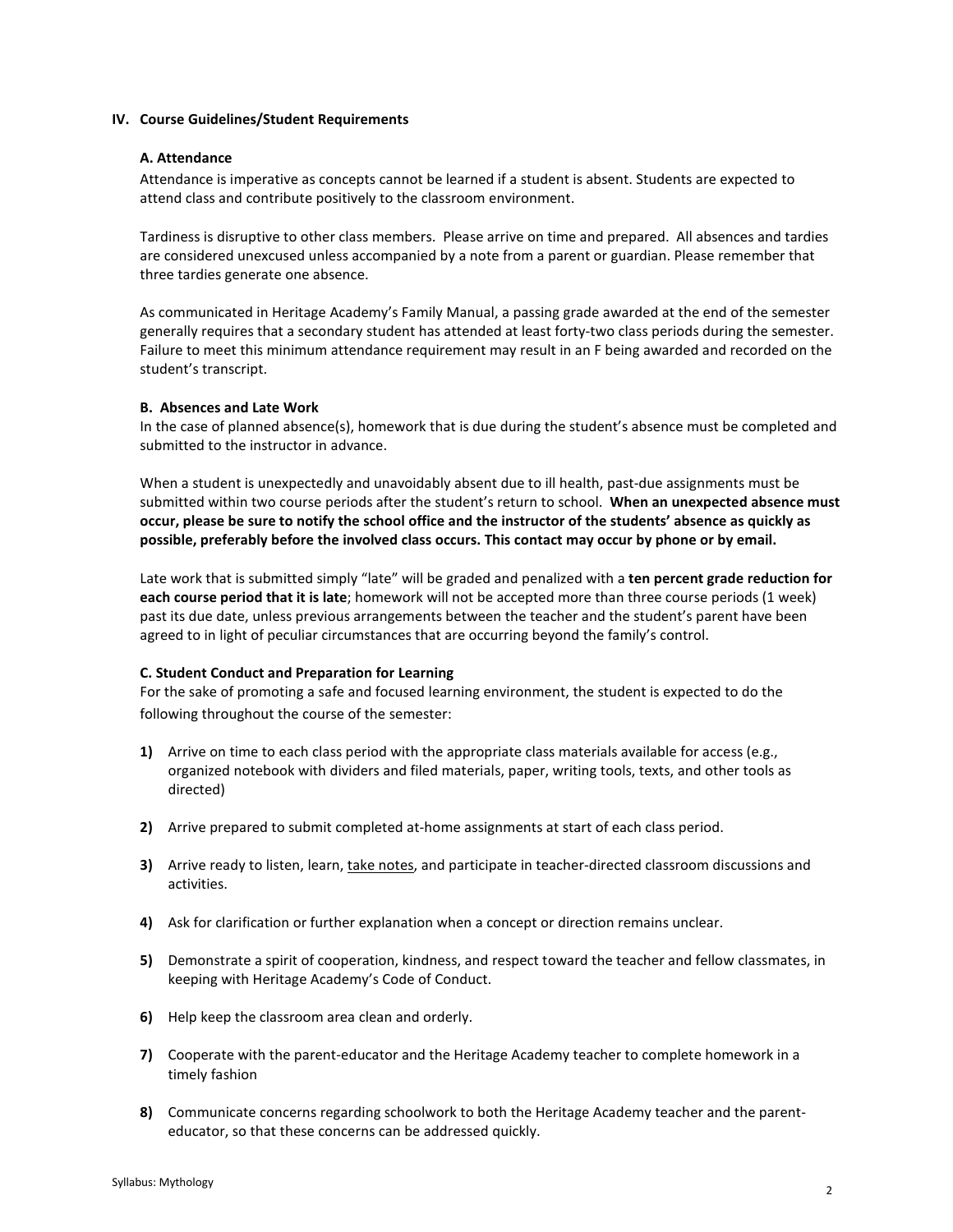9) On the whole, conduct himself or herself in a manner that is worthy of Christ and reflects the life of the Holy Spirit in him/her: " . . . that you may live a life worthy of the Lord and may please Him in every way: bearing fruit in every good work, growing in the knowledge of God, being strengthened with all power according to His glorious might so that you may have great endurance and patience, and joyfully giving thanks to the Father, who has qualified you to share in the inheritance of the saints in the kingdom of light" (Colossians 1:12).

# D. At-Home (Satellite Classroom) Investment

Daily home-assignments will be outlined on the weekly Home-Communication Sheet the student will receive each Monday. The student can expect to invest approximately 1.75 to 2.5 hours each week completing coursework at home in preparation for class periods. Course assignments may include any of the following:

• Reading and responsive analysis or reflection (written or oral)

# • Culture Searches, Writing, Special Projects

Students will conduct regular "culture searches" in which they will find and explain references to mythology embedded in a variety of cultural expressions. Students will also write two to four one to two page papers, both analytical and creative, throughout the course of the semester.

• Memorization

# • Dialogue

Student may be instructed to discuss and/or explore certain topics or concepts with a parent. These assignments will be given purposefully and should not dismissed.

# • Preparation for Tests and Quizzes

Students may be instructed to review notes, various texts, previously completed quizzes/tests, scripture verses and/or to complete review questions or study guides etc., in preparation for tests.

## • Other Assignments

Additional types of assignments may be given throughout the semester at the discretion of the instructor.

# D. Assessments

Students will be take at *least* six quizzes throughout the course of the semester; one or two longer tests may be given as well. Student will take a comprehensive semester final before the close of the semester. Students will conduct regular "culture searches" in which they will find and explain references to mythology that may be found in a variety of cultural expressions. Students will also write two to four one to two page papers, both analytical and creative, throughout the course of the semester.

## E. Grades

| <b>Grade Apportionment</b>     |     | <b>Grading Scale</b> |               |
|--------------------------------|-----|----------------------|---------------|
| Assignments, In Class Projects | 50% | 100-95A              | 76-73C        |
| Quizzes                        | 20% | $90$ A-              | $72 - 70C$    |
| Semester Exam                  | 30% | $89 - 87B +$         | 59 or below F |
|                                |     | $86 - 83B$           |               |
|                                |     | $82 - 80B -$         |               |

The cumulative semester grade that the student has earned by the end of the semester will be the grade that is recorded on the student's transcript. To achieve a passing grade, the student must fulfill attendance requirements and achieve a semester percentage grade that is at or above 70%.